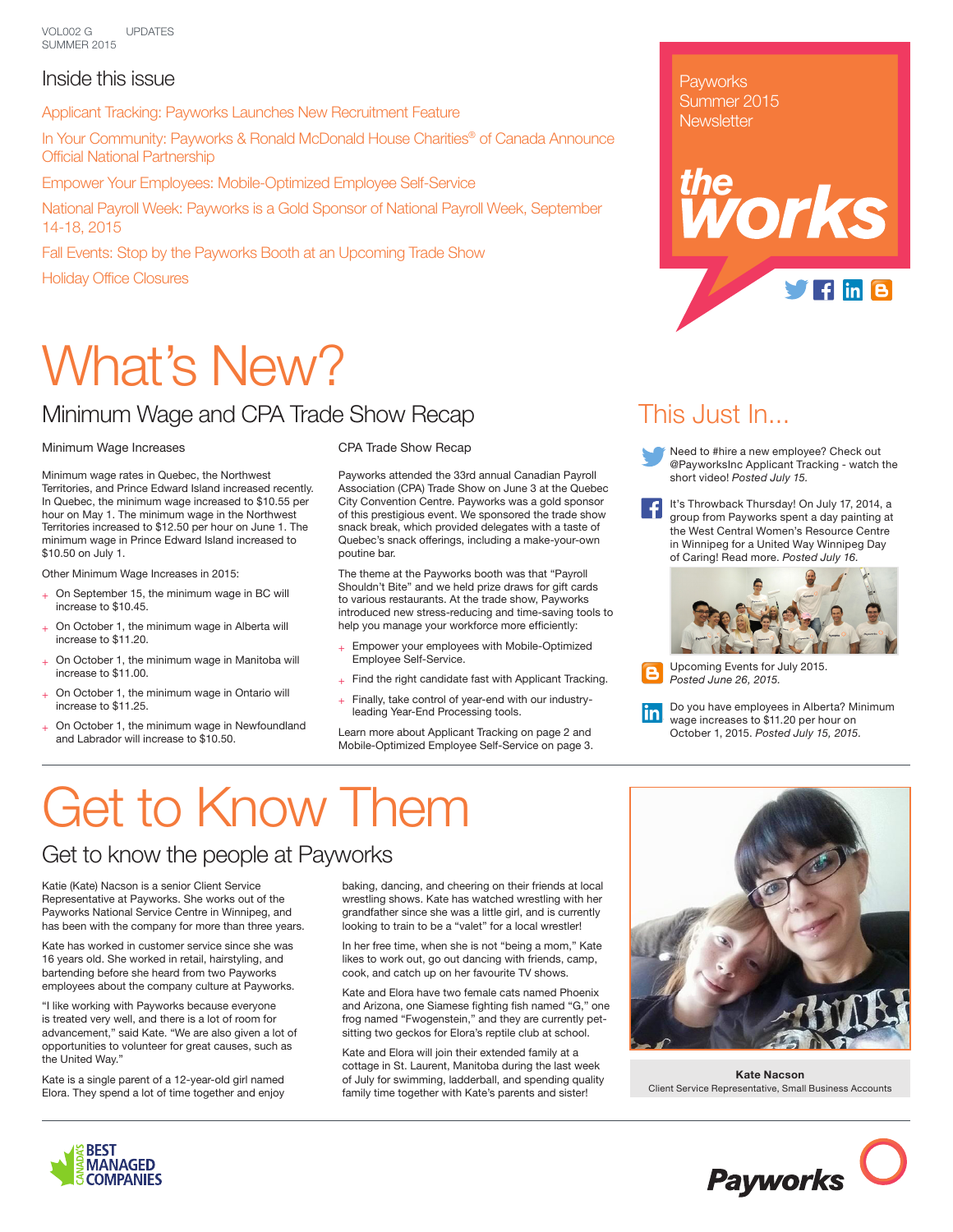# Applicant Tracking

#### Payworks Launches New Recruitment Feature

Payworks is excited to introduce a new feature to its comprehensive suite of workforce management solutions: Applicant Tracking.

Applicant Tracking is a new stress-reducing and time-saving HR tool that helps Payworks clients more effectively manage every part of the recruitment process.

"The new Applicant Tracking feature rounds out our already-robust product offering, providing our clients with even more functionality to help better manage their workforces, and in particular, their hiring processes," says Mike Leon, Vice-President, Sales Operations at Payworks. "Applicant Tracking is designed to simplify recruitment for growing businesses or those experiencing turnover by maintaining all recruitment information in one convenient location."

Applicant Tracking features:

+ Manage every part of the recruitment process from one central location

- + Create new job postings and reach qualified candidates through popular job boards and social media
- + Track all communication with prospects and access this information anytime, anywhere
- Collect written, automated phone interview, or video responses to pre-interview questions
- Automatically create scheduled interviews in your Outlook or Apple calendar
- Interview candidates in person, over the phone, or virtually using the Applicant Tracking video conferencing system

Applicant Tracking is currently only available in English; the feature will launch in French in early 2016.

Visit Payworks.ca to view a short introductory video about Applicant Tracking.

For more information about Applicant Tracking, please contact Payworks at 1.866.788.3500.



Payworks Summer 2015 **Newsletter** 

*the*

| County   WYORNIA   MTNOS   WISHING   LOCOLT<br>Payworks <sup>O</sup>                                                                                                                                                                        |                                                                                                                                                   |
|---------------------------------------------------------------------------------------------------------------------------------------------------------------------------------------------------------------------------------------------|---------------------------------------------------------------------------------------------------------------------------------------------------|
| <b>CARMONED</b><br><b>MAAGE JOIN</b><br><b>ATENEAS</b><br>CHACARDING                                                                                                                                                                        | <b>STARTH APPLICANTS</b>                                                                                                                          |
| <b>Hello Sarah</b>                                                                                                                                                                                                                          | The best way to hire and got hired.<br>POST NEW JOB                                                                                               |
| <b>RI 18V Jobs Page</b><br>then all of your labs at once with your Jobs Page!<br>http://popeam-tex.pethined.local<br>Highlam and Press Cont & Contractor and press and process and processed the News<br>Guitarian McGomen Films John Pares | <b>CI MY POOK</b><br>You have no shreed measures.<br>A Conferrant Interviews                                                                      |
| <b>My as Parrow</b><br><b>There</b><br><b>Bally Produkt</b><br>Administration Assistant<br><b>Build delivers</b><br><b>J May Auditoria</b><br>G Oters, Old Canada - Sand Har-<br><b>B</b> Total Agains and 3                                | You don't have any interelient and<br>In the meanting. And excellence pushells more<br>- Instant Volen Conference<br>Email<br><b>Send Insurer</b> |
| <b>A. Applicant Tracker</b><br><b>Administration Assistant</b><br>Personal antist Office Island<br><b>Mark</b><br>$\sim$<br>3 society native select<br>Andrew Burger<br>Ottes: Of                                                           |                                                                                                                                                   |

# In Your Community

Payworks & Ronald McDonald House Charities® of Canada Announce Official National Partnership

Payworks proudly supports a wide range of local and national charities, and is excited to announce its official national partnership with Ronald McDonald House Charities® Canada.

In 1982, Ronald McDonald House Charities Canada (RMHC®) was founded to be the everlasting organization that would support Ronald McDonald Houses and their programs in Canada. Ronald McDonald Houses provide a home away from home for out of town families with sick children being treated at a nearby hospital. Today, 14 Ronald McDonald Houses serve more than 20,000 families each year.

"At Payworks, we are so excited to support RMHC's mandate to help give sick children what they need most – their families - and to make our partnership with RMHC official. Payworks has been an active supporter of the RMHC Chapters for many years through donation of payroll services and our employees have had many opportunities to become involved in fundraising efforts for this very deserving organization," says Mark Johannson, Vice President of Relationship Management at Payworks.

Payworks has supported RMHC since 2007 by donating payroll services to a number of RMHC Chapters; sponsoring and participating in Ronald McDonald House golf tournaments; volunteering with and participating in McHappy Day® events across Canada, most recently on May 6, 2015; and making an annual contribution to the charity in lieu of sending out holiday cards or gifts to Payworks' clients, partners, or suppliers.

As a new official national partner, Payworks will continue its commitment to Ronald McDonald Houses and has also recently participated in the Adopt a Room program with Ronald McDonald House British Columbia, and is pleased to announce its adoption of the River House's "Salmon River" room (Room 303).

#### *About RMHC*

*In 1982, Ronald McDonald House Charities® Canada was founded to be the everlasting organization that would support Ronald McDonald Houses and their programs in Canada. Ronald McDonald Houses provide a home away from home for out of town* 



*families with sick children being treated at a nearby hospital. Today, 14 Ronald McDonald Houses serve more than 20,000 families each year. Through 2015, that support is expected to grow to serve over 25,000 families. Completing the circle of support for Canadian families are 11 Ronald McDonald Family Rooms®, which provide an oasis of calm and support right inside the walls of the pediatric children's hospital, as well as the 2 Ronald McDonald Care Mobile® programs in Calgary, Alberta. As their largest donor, McDonald's® Restaurants of Canada and its Owner/ Operators donate 10 cents from every Happy Meal® to Ronald McDonald Houses across Canada. Follow @RMHCCanada and visit rmhccanada.ca for more information.*





orks